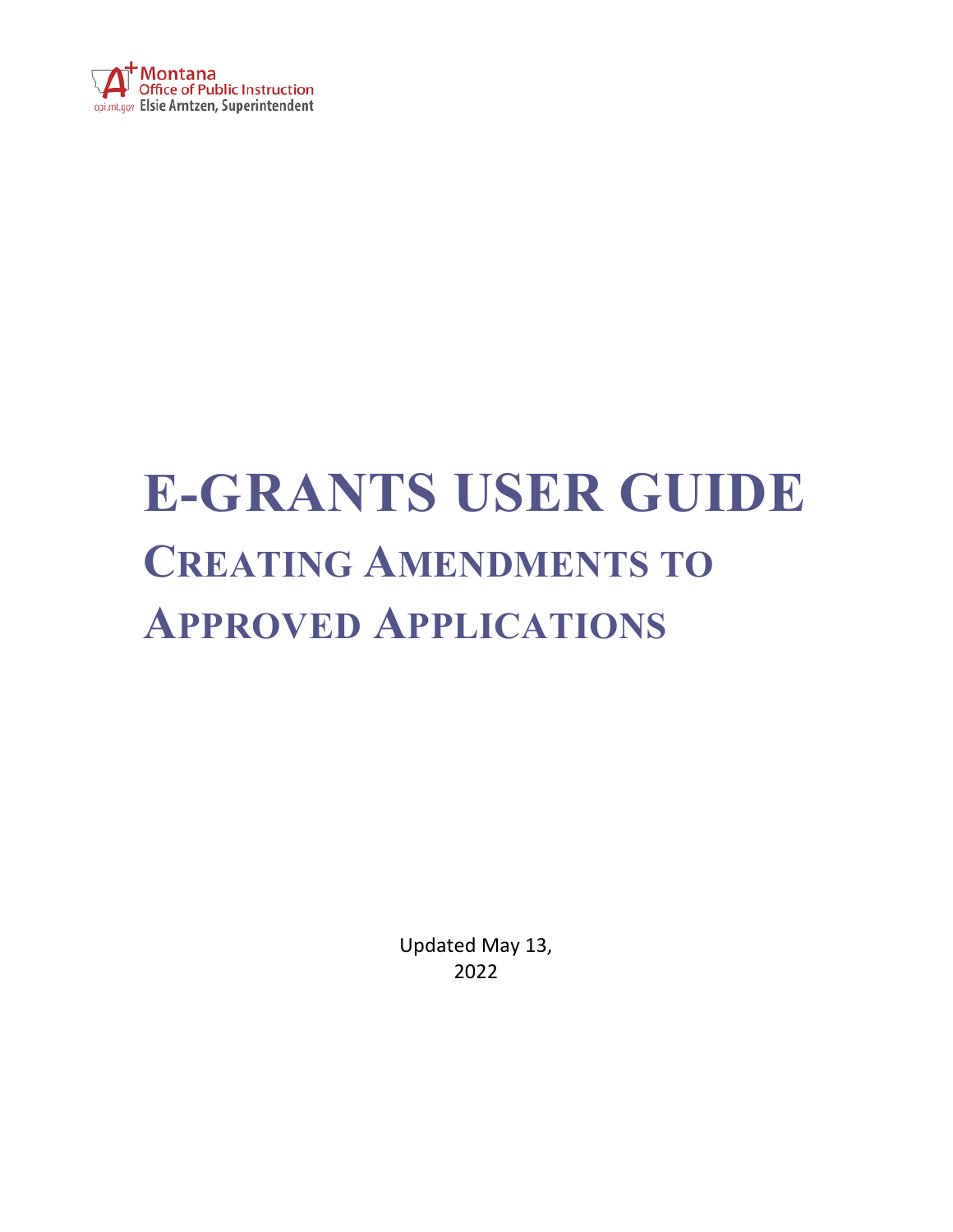

## **CREATING AMENDMENTS TO APPROVED APPLICATIONS**

When districts need to make modifications to a "Final Approved" application in E-Grants, an amendment must be created. Some common changes that require an amendment to an E-Grants application are:

- 1. *Log into* the E-Grants System using your Username (e-mail address) and Password.
	- o New Users: *click* **New User** on the E-Grants logon page to request an E-Grants account.
	- o Existing Users: if you don't remember your password, *click* **Forgot Password**to receive a temporary password via email.
- 2. *Click* **EGrants Access/Select** from the E-Grants **MenuList**.
- 3. *Select* the appropriate fiscal year from the **Select Fiscal Year** drop-down.
- 4. Select the *most current* Original Application or Amendment in the **Revision**drop-down.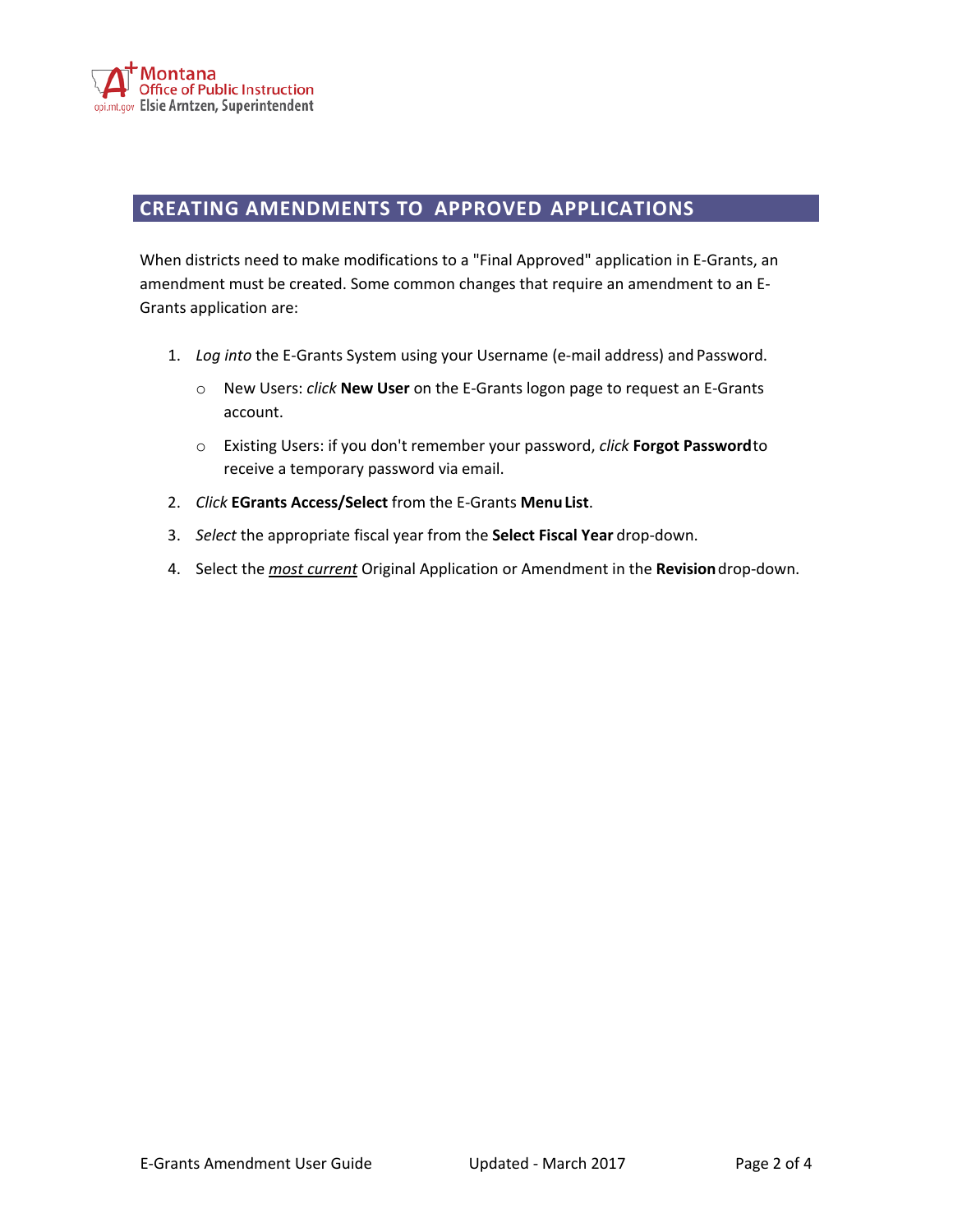

*Click the* **AMEND** button beside the correct grant to create a new amendment.

- 5. *Select* Page Lock Control (blue tab on the right side).
- 6. *Click the* "Expand All" check box (left side).
- 7. C*lick* the check box to the right of the page(s) needing modification.
	- $\circ$  "Open Page for Editing" unlocks the Web pages that need modification (i.e., Contact Information, Program Detail page and Objectives, Budget Pages, etc.).
	- o *Save the page.*
	- o Make the necessary changes.
	- o *Save the page!!*

## **Budget Detail Tab (Page)**

The "Allocation Remaining" figure at the bottom of the **Budget Detail** page will display the carryover or reallocated funds to be budgeted for that program.

- o *Distribute* funds under the appropriate object codes and purpose categories.
- o Districts have the option to budget up to the "Maximum Indirect Cost" (Line E). If desired, *enter* the Indirect Cost amount in Line G.
- 8. *Click* the **Amendment Description** tab.
	- o If the page is locked, unlock it on the **Page Lock Control** page.
- 9. *Click* the check box of the application section(s) where the district made changes on the amendment.
	- o *Enter* a short description of the changes in the text box.
	- o *Save the page!!*
- 10. *Click* the **Submit** tab.
	- o *Run* the consistency check.
	- o *Correct* any errors that display.
		- If the consistency check identifies changes on pages that have not been unlocked, go to the **Page Lock Control** page and unlock them.

When all edits have passed the consistency check, a message to the Authorized Representative stating, "Click Submit to OPI button to make final submission of the application for OPI review and approval," will appear.

11. (AR only) C*lick* the **SUBMIT TO THE OPI** button to *submit* the application.

Once the amendment has been submitted, the **E-Grants Access Select** page status will be "Submitted to OPI."